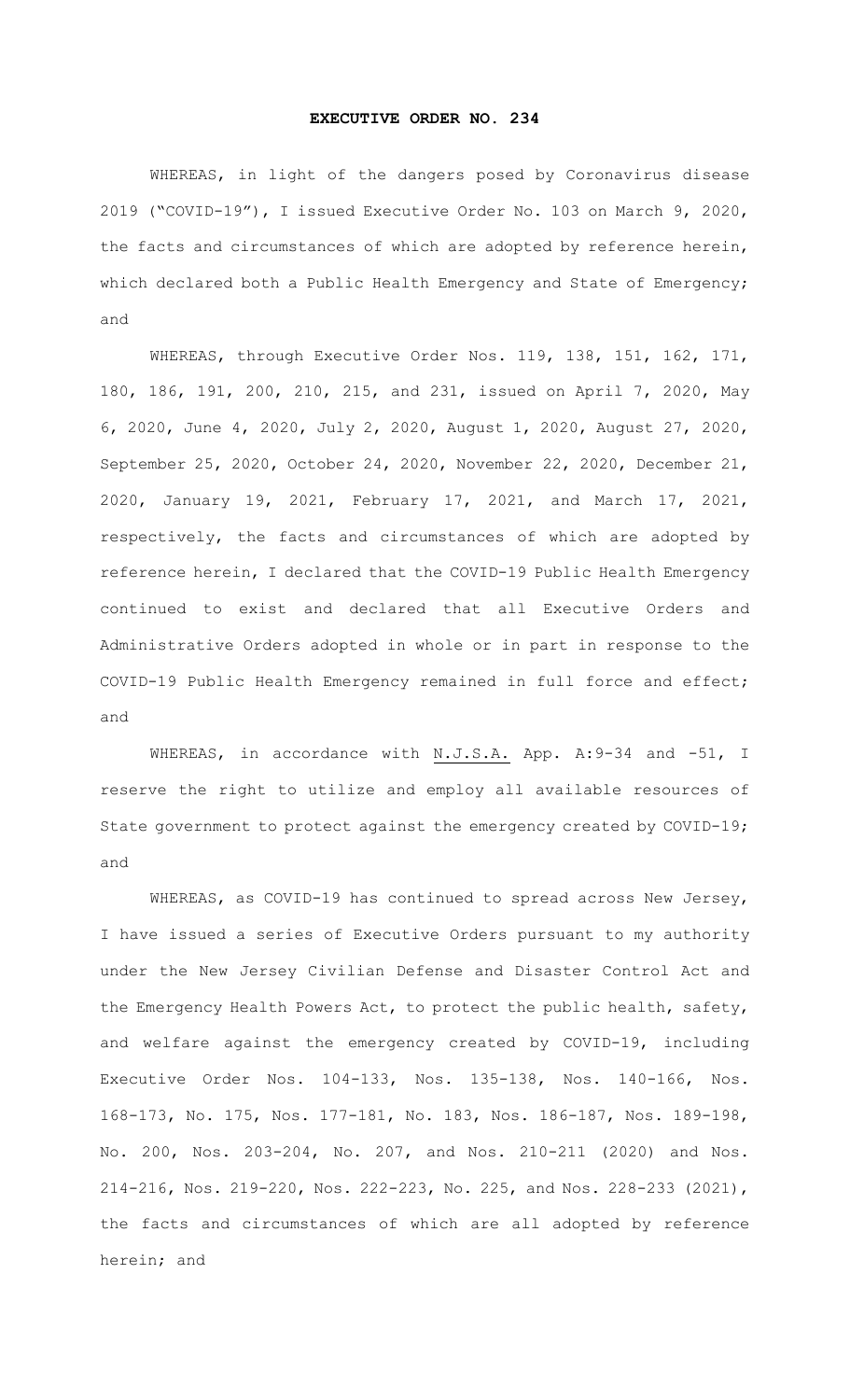WHEREAS, to limit community spread from person-to-person contact through use of social mitigation measures, Executive Order No. 107 (2020) closed all recreational and entertainment businesses, and limited certain activities, including gatherings; and

WHEREAS, after consultation with officials from the Department of Health ("DOH"), I announced a multi-stage New Jersey's Road Back Plan for the methodical and strategic reopening of businesses and activities based on scientific data and metrics concerning the level of disease transmission risk and essential classification; and

WHEREAS, because of the progress we had made in our fight against the COVID-19 pandemic in New Jersey, I was able to announce a series of reopening steps over the course of several months, including increasing the limits for indoor and outdoor gatherings; and

WHEREAS, though the State experienced significant upticks in case numbers and hospitalizations throughout the fall and early winter, necessitating tightening of certain business and gathering restrictions, key metrics have again improved over the past few months; and

WHEREAS, the current outdoor gatherings limit is set at 50 individuals, with certain limited exceptions; and

WHEREAS, Executive Order No. 196, issued November 16, 2020, declared that athletic practices and competitions, including professional and collegiate events, conducted indoors were subject to the indoor gathering limit of 10 persons, but permitted those events to exceed the gathering limits so long as no individuals were present who were not necessary for the event, though still at levels no greater than 25 percent of the room's capacity or 150 persons, whichever is lower; and

WHEREAS, Executive Order No. 204 (2020) stated that outdoor athletic practices and competitions were subject to the outdoor gathering limit of 25 persons, but permitted those events to exceed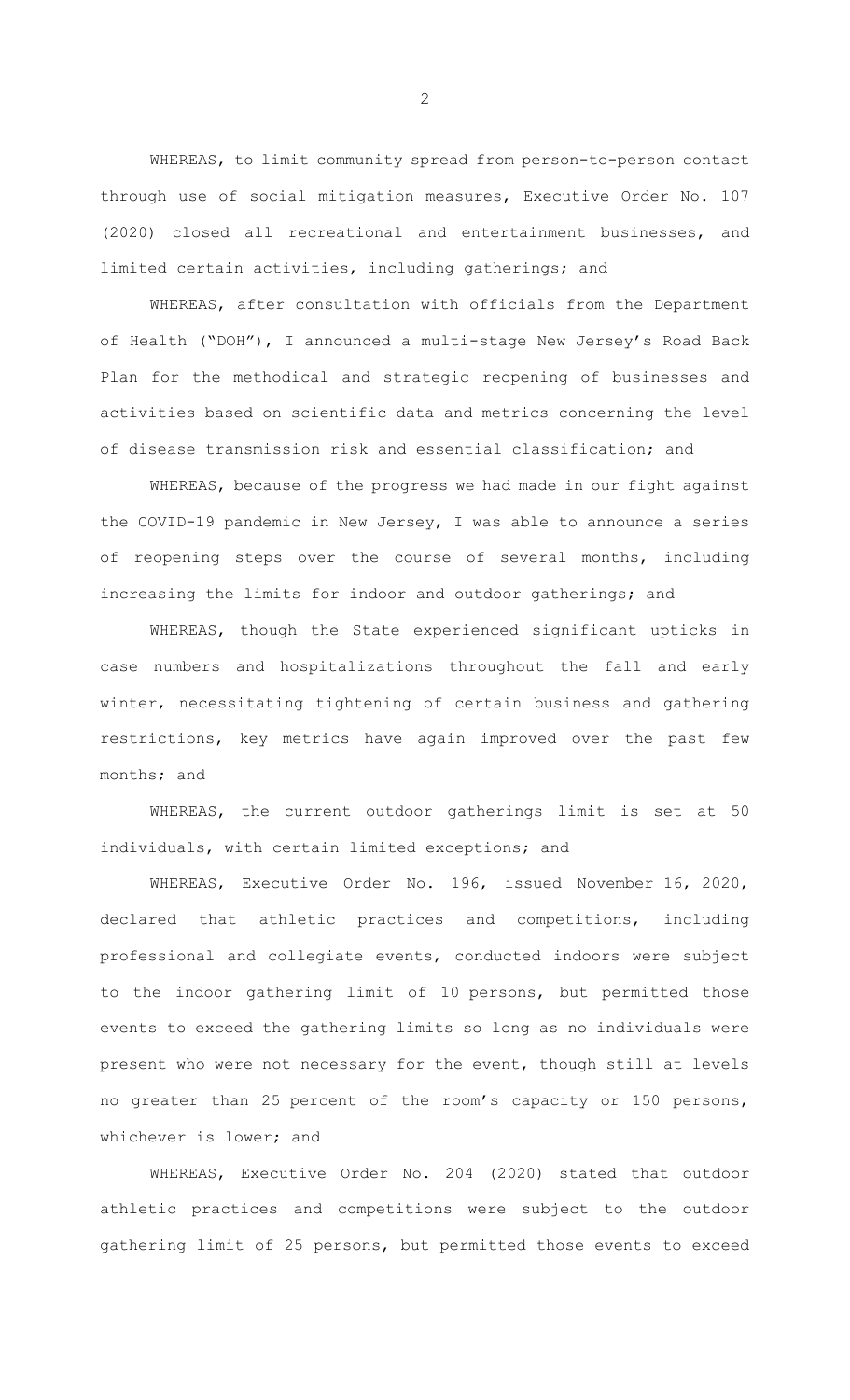the gathering limits so long as no individuals were present who were not necessary for the event; and

WHEREAS, Executive Order No. 222 (2021) explicitly permitted a limited number of parents and guardians to attend indoor and outdoor non-collegiate, non-professional sporting events; and

WHEREAS, Executive Order No. 225 (2021) subsequently clarified that a limited number of parents and guardians could also attend collegiate sporting events; and

WHEREAS, that Order also permitted certain larger venues, including sporting venues, to host events at 10 percent capacity indoors and 15 percent capacity outdoors; and

WHEREAS, Executive Order No. 219, issued February 3, 2021, most recently increased the indoor limit for all wedding ceremonies to no greater than 35 percent of the room's capacity, but maintained the overall cap of 150 persons in place since September of 2020; and

WHEREAS, Executive Order No. 230 (2021) increased the indoor limit for religious services or celebrations, including wedding ceremonies, to 50 percent of the capacity of the room in which they take place, excluding venue staff; and

WHEREAS, Executive Order No. 230 (2021) also clarified that wedding receptions are limited to 35 percent of the capacity of the room in which they take place, up to 150 persons, excluding venue staff; and

WHEREAS, in the past twelve months, we have gained critical knowledge regarding COVID-19, including a better understanding of the risks associated with certain activities, the activities that are most conducive to spread of the virus, and the safeguards that can be implemented to mitigate those risks; and

WHEREAS, this information, together with expanded access to testing, personal protective equipment, and other materials necessary to protect individuals from spread of the virus, as well as the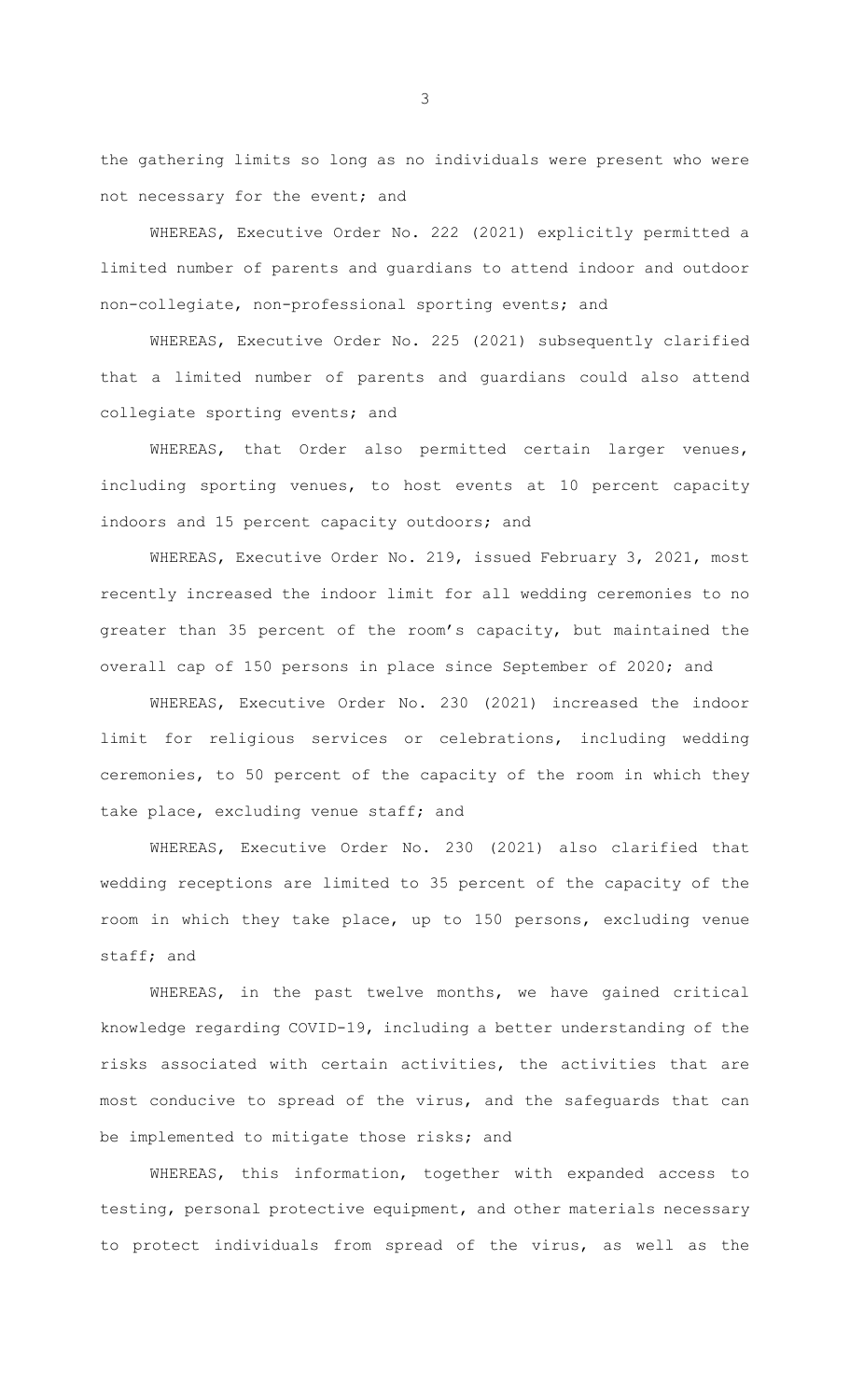ongoing COVID-19 Vaccination Plan ("Plan") discussed below, allows for certain activities to continue subject to more limited restrictions; and

WHEREAS, the number of hospitalized patients, patients in intensive care, and ventilators in use has decreased drastically over the past two months, and has remained relatively stable during the last several weeks; and

WHEREAS, given the decrease in and recent stability of these key statistics and the continuation of the State's plan, described more fully below, the State can take cautious, incremental steps to ease certain restrictions that were designed to limit person-to-person contact, including the outdoor gatherings limits and capacity restrictions on businesses; and

WHEREAS, the Centers for Disease Control and Prevention continues to emphasize that outdoor environments pose less risk than indoor environments, so that we can significantly increase the outdoor gathering limit to encourage outdoor activities as the weather warms; and

WHEREAS, certain gatherings, including religious services and political activity, are constitutionally protected activities, and restrictions on these gatherings should be less aggressive than restrictions on other gatherings; and

WHEREAS, legislative and judicial proceedings are particularly important to the functioning of the State, the latter of which implicates constitutional rights and foundational privileges, and so should also proceed with less restrictive limits; and

WHEREAS, addiction group counseling services are a critical social and mental health service that necessitate robust group participation, particularly during the pandemic, which has heightened feelings of stress and social isolation, and thus can exceed the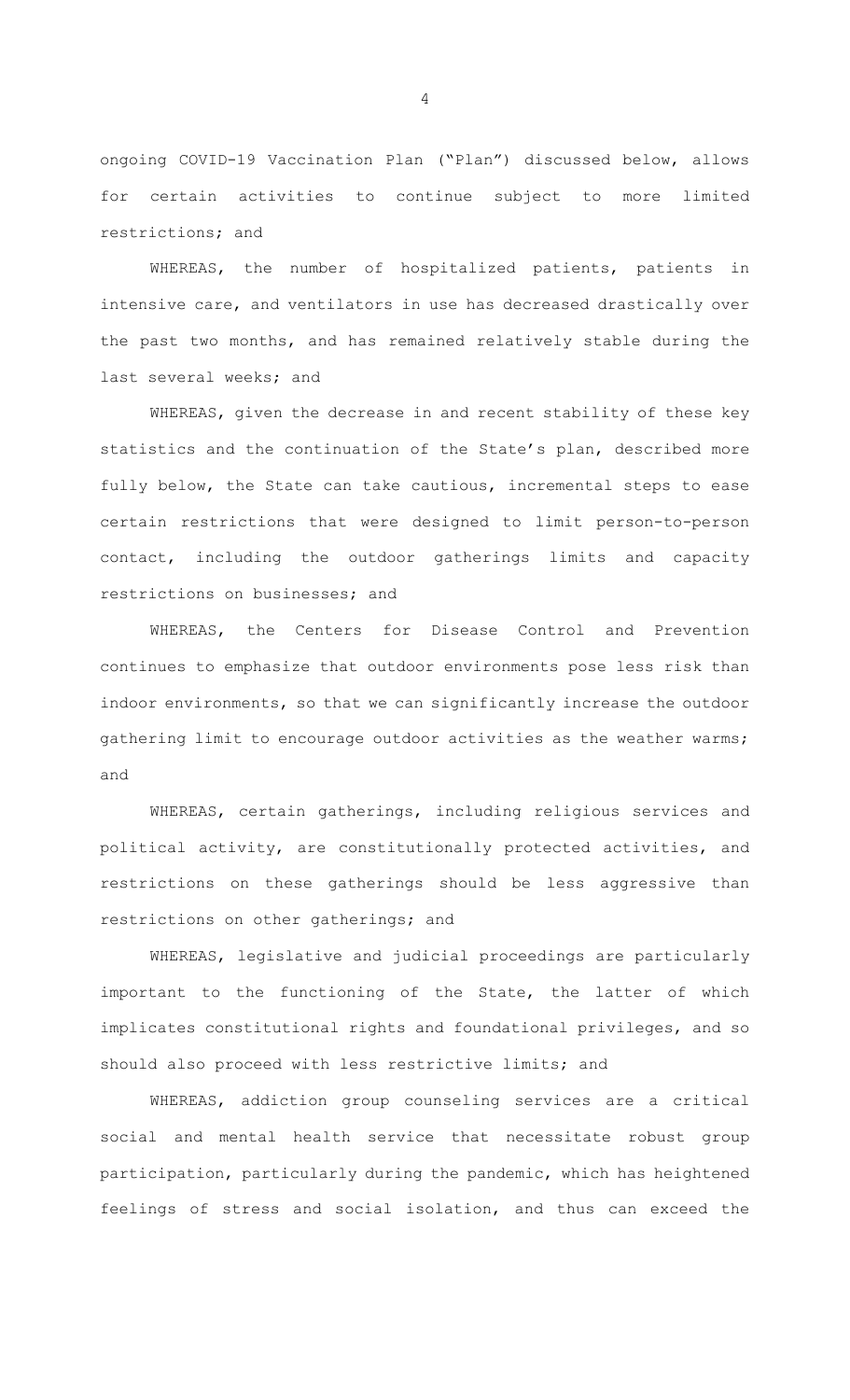general outdoor gathering limit while following health and safety protocols; and

WHEREAS, certain events such as weddings, funerals, and memorial services, which typically happen once in a lifetime, provide benefits to the well-being of the participants such that they can be treated differently from casual social gatherings such as house parties, which occur on a more frequent basis and typically do not present the same compelling need; and

WHEREAS, catered celebrations are structured events with an established list of attendees that would facilitate contact tracing efforts, entail a seated dinner that requires guests at different tables to remain six feet apart, and involves a venue capable of overseeing attendee and staff compliance with applicable health and safety protocols, so that all such events can operate at the same capacity that was previously extended to wedding receptions; and

WHEREAS, sports and entertainment venues with a large maximum capacity can accommodate a greater number of individuals at a gathering while still ensuring that a minimum of six feet of distance is maintained between patrons or groups of patrons at all times, including at entrances and egresses to the facility; and

WHEREAS, without a total cap on the number of individuals permitted at such an event, it is appropriate that the capacity limit for events at smaller venues be lower than for events at larger ones in order to restrict the overall number of individuals allowed in the facility and to prevent congregation; and

WHEREAS, as part of the State's response to COVID-19, DOH has created a comprehensive Plan to manage the receipt, administration, and tracking of the vaccines developed to inoculate the State's residents and workforce against COVID-19; and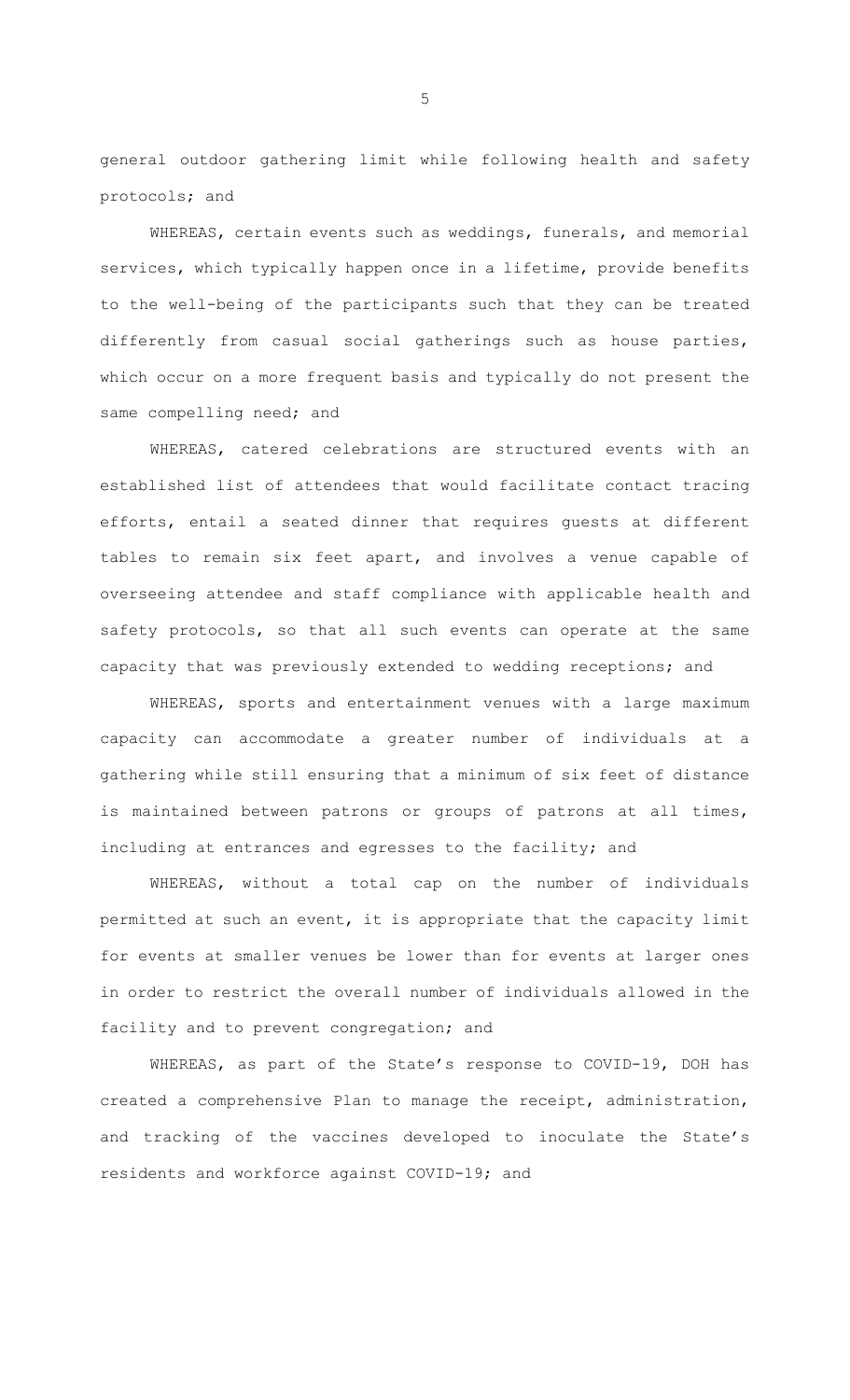WHEREAS, the State has thus far administered over 4 million doses of COVID-19 vaccines to individuals that live, work, and are educated in New Jersey and fit into specified high-risk categories, including healthcare workers and residents and staff of congregate care facilities that are at greater risk of exposure to COVID-19, frontline first responders including sworn law enforcement officers, individuals over the age of 65, individuals aged 16 to 64 years who are more inclined to severe illness as the result of exposure to COVID-19, and certain educators and child care workers; and

WHEREAS, the process of vaccinating the population to levels sufficient to establish community immunity is expected to take several months; and

WHEREAS, while New Jersey is rapidly expanding its capacity to vaccinate large numbers of individuals each day, it is still appropriate to maintain mitigation protocols, including overall limits on capacity in establishments open to the public, to ensure spread is limited while dissemination of the vaccine continues; and

WHEREAS, it is critical that individuals continue to follow social distancing, masking, and other infection control protocols while vaccine administration is ongoing in the State; and

WHEREAS, the Constitution and statutes of the State of New Jersey, particularly the provisions of N.J.S.A. 26:13-1 et seq., N.J.S.A. App. A: 9-33 et seq., N.J.S.A. 38A:3-6.1, and N.J.S.A. 38A:24 and all amendments and supplements thereto, confer upon the Governor of the State of New Jersey certain emergency powers, which I have invoked;

NOW, THEREFORE, I, PHILIP D. MURPHY, Governor of the State of New Jersey, by virtue of the authority vested in me by the Constitution and by the Statutes of this State, do hereby ORDER and DIRECT: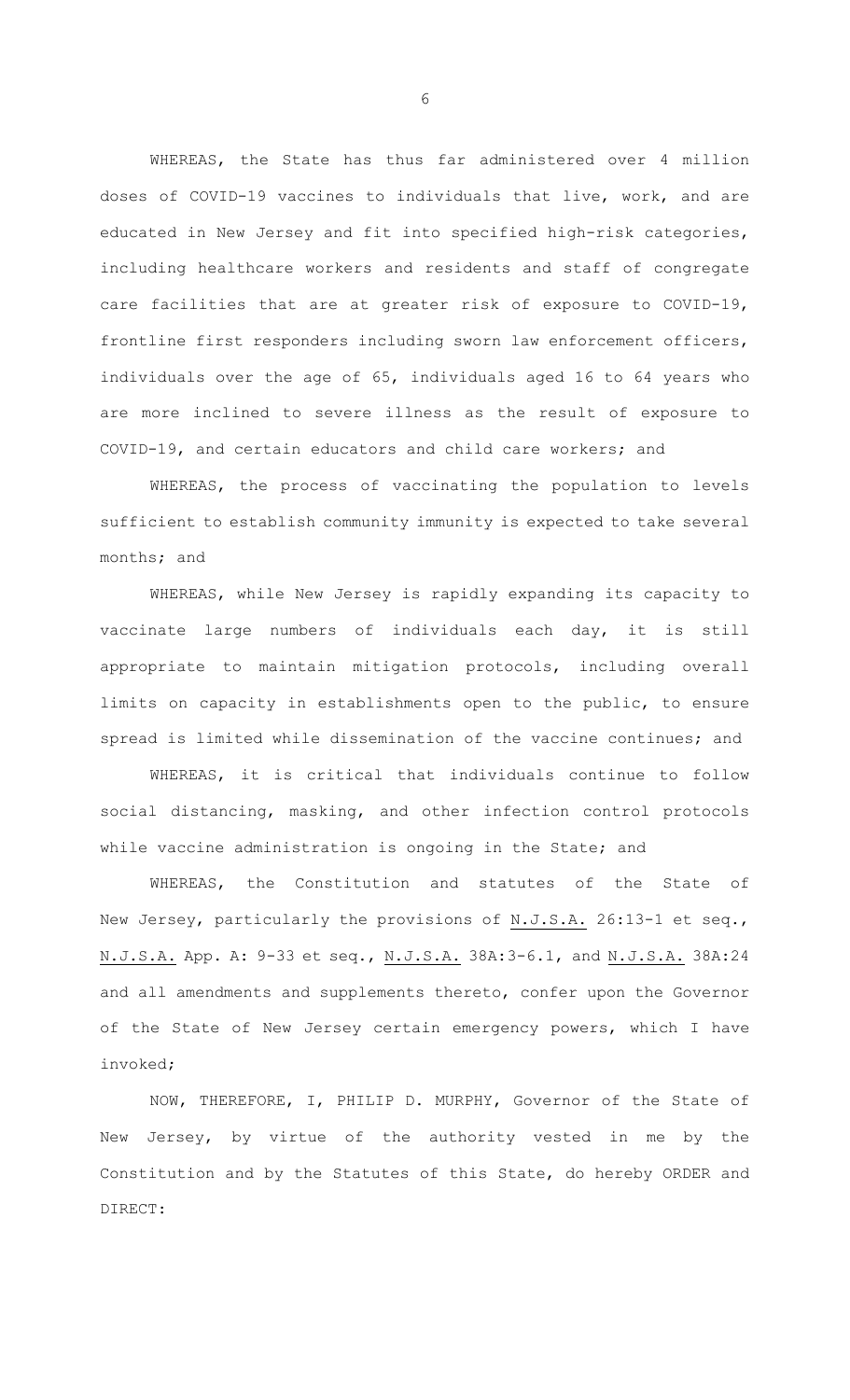1. Paragraph 8 of Executive Order No. 230 (2021) is hereby rescinded and the number of individuals at outdoor gatherings shall be limited to 200 persons or fewer. An outdoor gathering that is a religious service or celebration, political activity, wedding ceremony or reception, funeral, memorial service, meeting of an addiction support group, legislative proceeding of State, county, or local government, including local Boards of Education, or State or local judicial proceeding is not required to comply with the numerical limit on persons. All other requirements for outdoor gatherings contained in Paragraph 1 of Executive Order No. 161 (2020), including the requirements of Paragraph 2 of Executive Order No. 152 (2020) incorporated by reference therein, shall remain in effect. Paragraph 2 of Executive Order No. 228 (2021) is hereby superseded to the extent that it conflicts with the provisions of this Order.

2. Outdoor entertainment centers where performances are viewed or given, including movie theaters, performing arts centers, and other concert venues, must continue to limit the number of patrons in any outdoor area where a performance is viewed or given to a number that ensures that all individuals can remain six feet apart, but such limit shall never be larger than 200 persons, unless the outdoor entertainment venue has a fixed seating capacity of 2,500 persons or greater as described in Paragraph 10 of this Order. Paragraph 9 of Executive Order No. 230 (2021) is hereby superseded to the extent that it conflicts with the provisions of this Order.

3. All athletic practices and competitions, including professional, collegiate, and non-collegiate and non-professional, that are conducted outdoors are subject to the outdoor gathering limit of 200 persons. Athletes, coaches, referees, trainers, and other individuals who are necessary for the practice or competition are not included in the number of individuals present at a gathering for purposes of the limits on gatherings. All other individuals,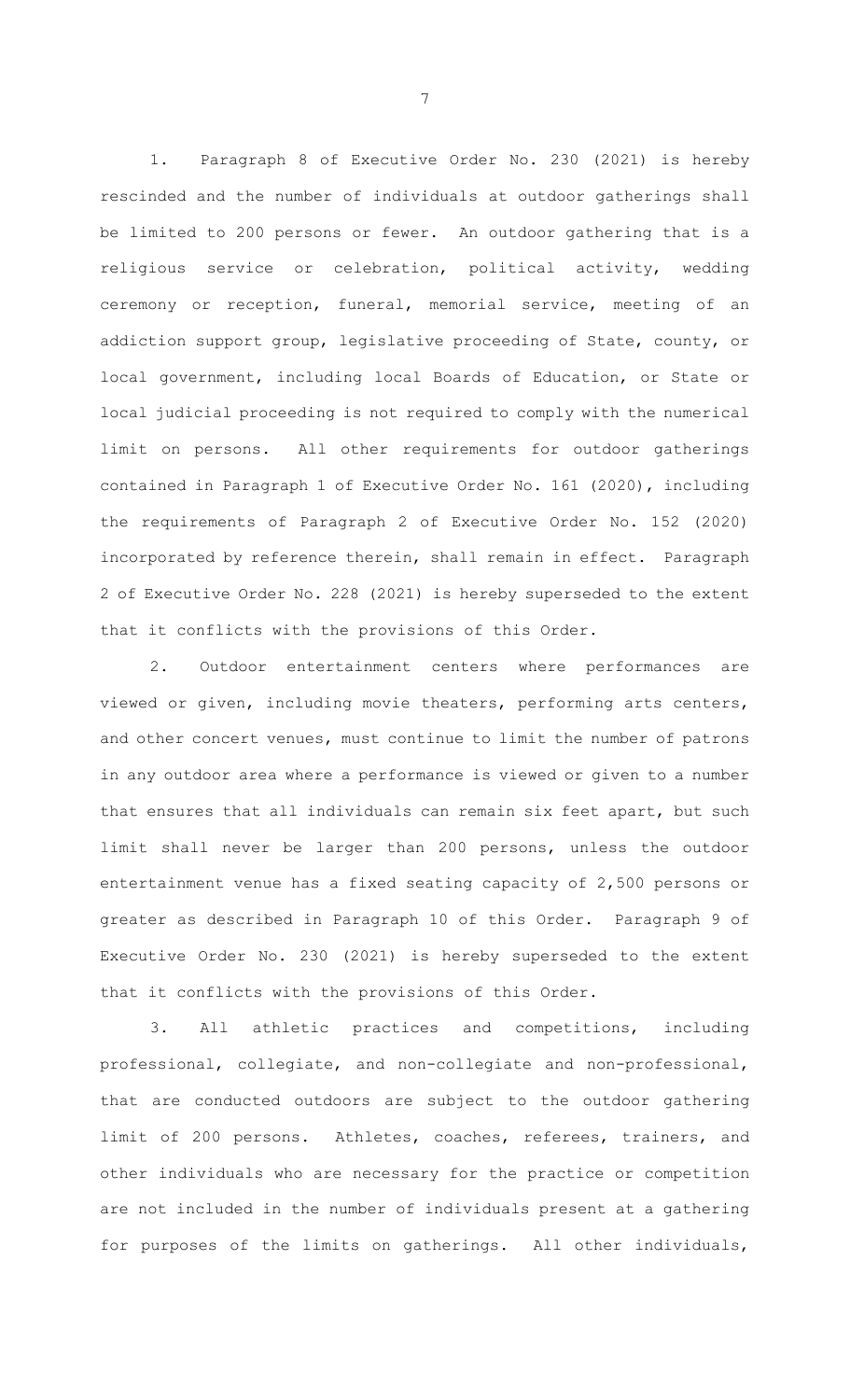including spectators, must be limited to 200 persons. The provisions of Paragraph 1 of Administrative Order No. 2020-22 regarding outdoor gatherings shall continue to apply. Paragraphs 16, 18, and 20 of Executive Order No. 230 (2021) are hereby superseded to the extent that it conflicts with the provisions of this Order.

4. It is hereby restated that the number of individuals at an indoor gathering that is a wedding reception shall be limited to 35 percent of the capacity of the room in which it takes place, but regardless of the capacity of the room, such limit shall never be smaller than 25 persons or larger than 150 persons, excluding the reception venue's staff. For purposes of this Order, any private residence or residential unit shall be treated as a single "room."

5. Recreational or entertainment businesses, and restaurants, cafeterias, dining establishments, food courts, bars, and public and private social clubs where events take place that utilize a licensed caterer or where such venue holds a license to prepare and serve food to the public, must limit the number of patrons participating in any indoor celebrations or similar private catered events to 35 percent of the capacity of the room in which it takes place, but regardless of the capacity of the room, such limit shall never be smaller than 25 persons or larger than 150 persons, excluding the venue's staff.

6. Recreational or entertainment businesses, and restaurants, cafeterias, dining establishments, food courts, bars, and public and private social clubs where events take place that utilize a licensed caterer or where such venue holds a license to prepare and serve food to the public, must limit the number of patrons participating in any outdoor celebration or similar private catered event to a number that ensures that individuals can remain six feet apart, but such limit shall never be larger than 200 persons, excluding the venue's staff.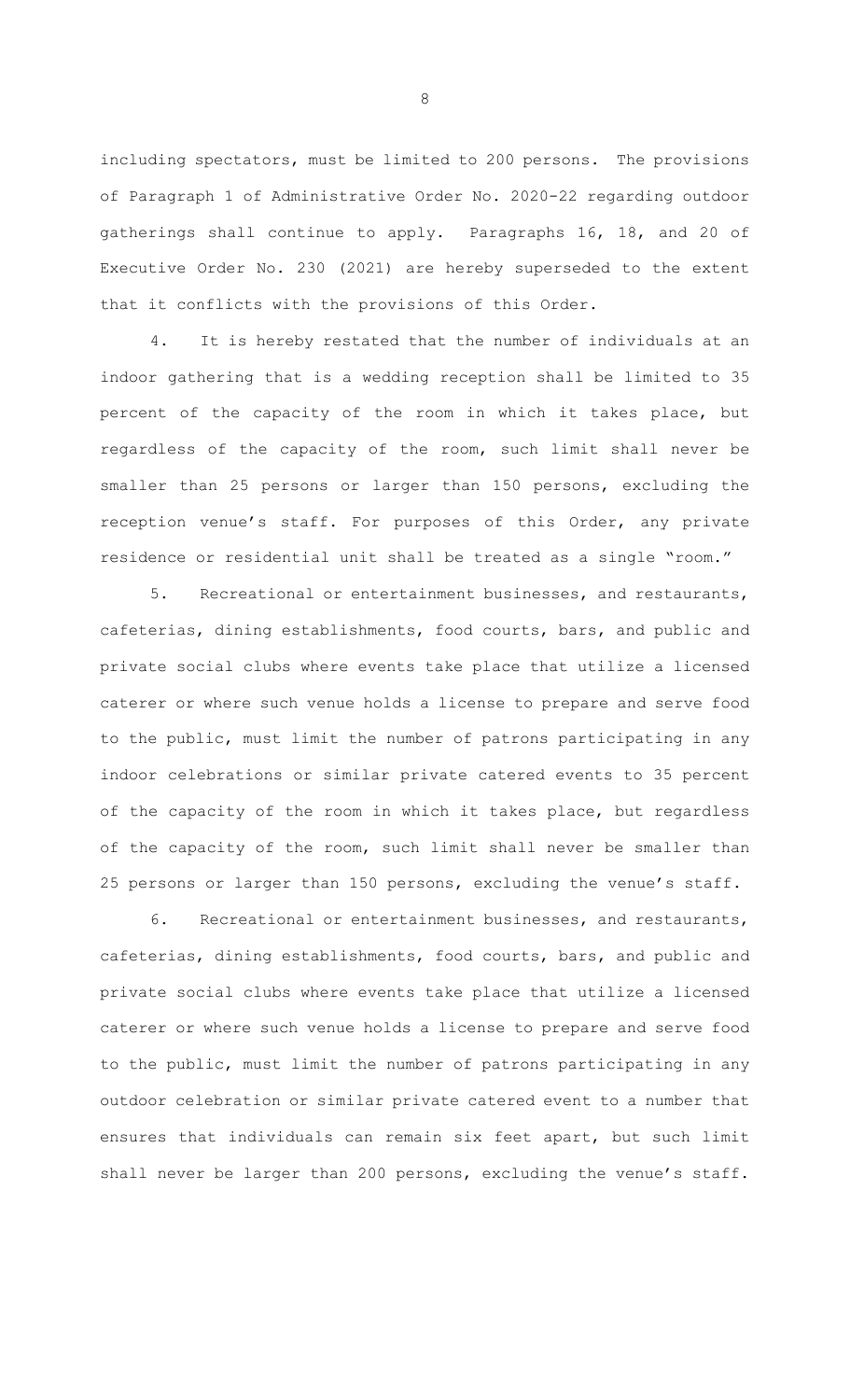7. All indoor gatherings, including wedding receptions and private catered events, must continue to follow all applicable requirements for indoor gatherings outlined in Paragraphs 5 and 6 of Executive Order No. 183 (2020), including those provisions that incorporate by reference the requirements of Paragraph 1 of Executive Order No. 152 (2020).

8. Sports and entertainment venues, including concert venues and stadiums, with fixed seating capacity of 2,500 or greater, that have opened their indoor spaces to the public may permit a number of patrons and/or members of the public totaling up to 20 percent of the stated maximum capacity of any room where such event is held. Such venues shall continue to follow all applicable requirements in any other Executive Order, Administrative Order, and/or Executive Directive, including, but not limited to, the requirements regarding mask wearing in Executive Order No. 192 (2020). All attendees at the event are required to be six feet apart from other attendees at all times, except that individuals who purchase or reserve tickets together may be seated together, but must be six feet away from all other groups or individuals in all directions. This paragraph shall apply to events, including collegiate, youth and professional sports competitions, that take place in sports and entertainment venues with a fixed seating capacity of 2,500 persons or greater. Paragraph 2 of Executive Order No. 225 (2021) is hereby rescinded to the extent that it conflicts with the provisions of this Order.

9. Sports and entertainment venues, including concert venues and stadiums, with fixed seating capacity of 2,500 or greater, that have opened their outdoor spaces to the public may permit a number of patrons and/or members of the public totaling up to 30 percent of the stated maximum capacity of any outdoor area where such event is held. Such venues shall continue to follow all applicable requirements in any other Executive Order, Administrative Order,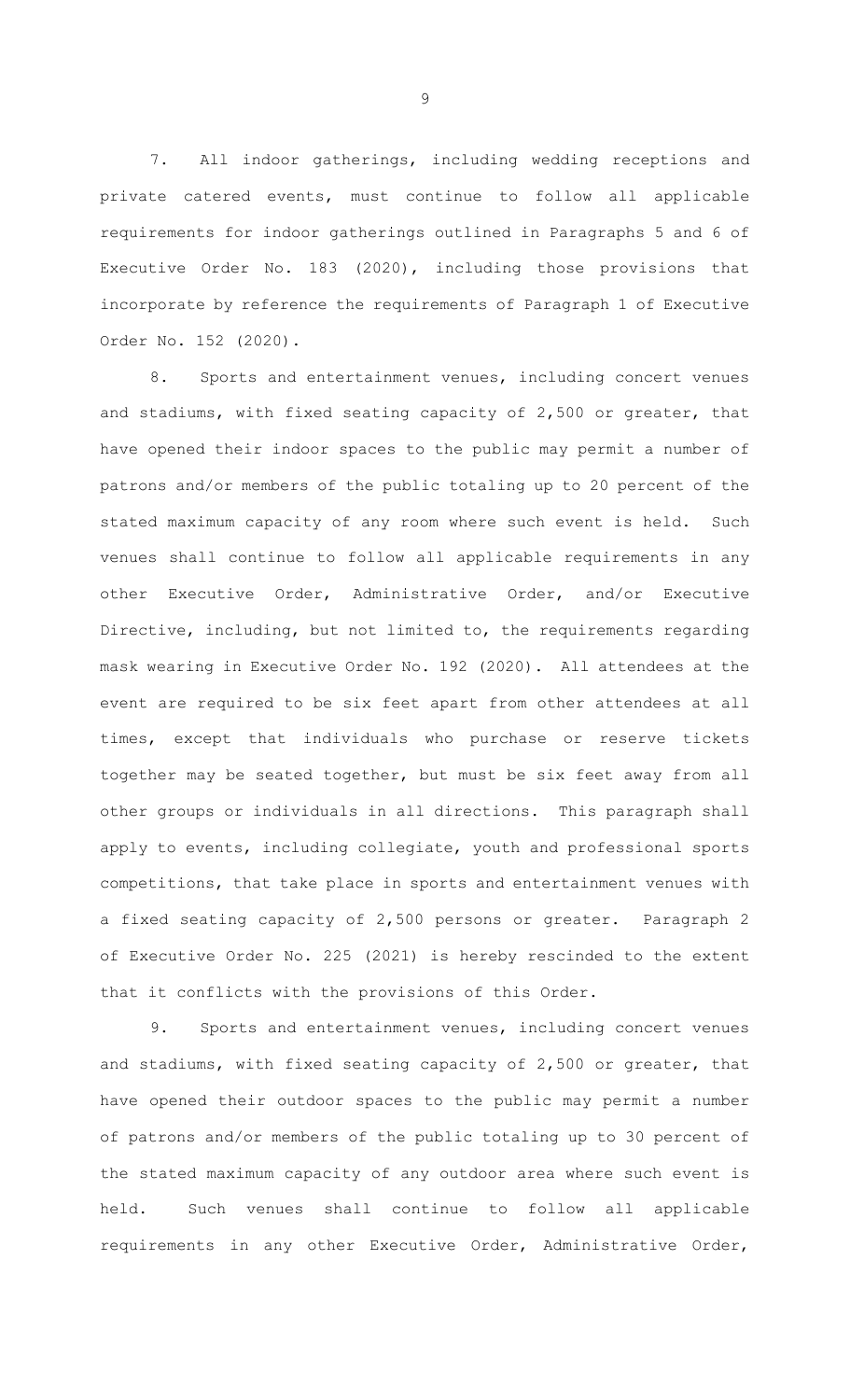and/or Executive Directive, including, but not limited to, the requirements regarding mask wearing in Executive Order No. 192 (2020). All attendees at the event are required to be six feet apart from other attendees at all times, except that individuals who purchase or reserve tickets together may be seated together, but must be six feet away from all other groups or individuals in all directions. This paragraph shall apply to events, including collegiate, youth and professional sports competitions, that take place in sports and entertainment venues with a fixed seating capacity of 2,500 persons or greater. Paragraph 3 of Executive Order No. 225 (2021) is hereby rescinded to the extent that it conflicts with the provisions of this Order.

10. The State Director of Emergency Management, who is the Superintendent of State Police, shall have the discretion to make additions, amendments, clarifications, exceptions, and exclusions to the terms of this Order.

11. It shall be the duty of every person or entity in this State or doing business in this State and of the members of the governing body and every official, employee, or agent of every political subdivision in this State and of each member of all other governmental bodies, agencies, and authorities in this State of any nature whatsoever, to cooperate fully in all matters concerning this Order.

12. No municipality, county, or any other agency or political subdivision of this State shall enact or enforce any order, rule, regulation, ordinance, or resolution which will or might in any way conflict with any of the provisions of this Order, or which will or might in any way interfere with or impede its achievement, except as otherwise provided in Executive Order No. 195 (2020).

13. Penalties for violations of this Order may be imposed under, among other statutes, N.J.S.A. App. A: 9-49 and -50.